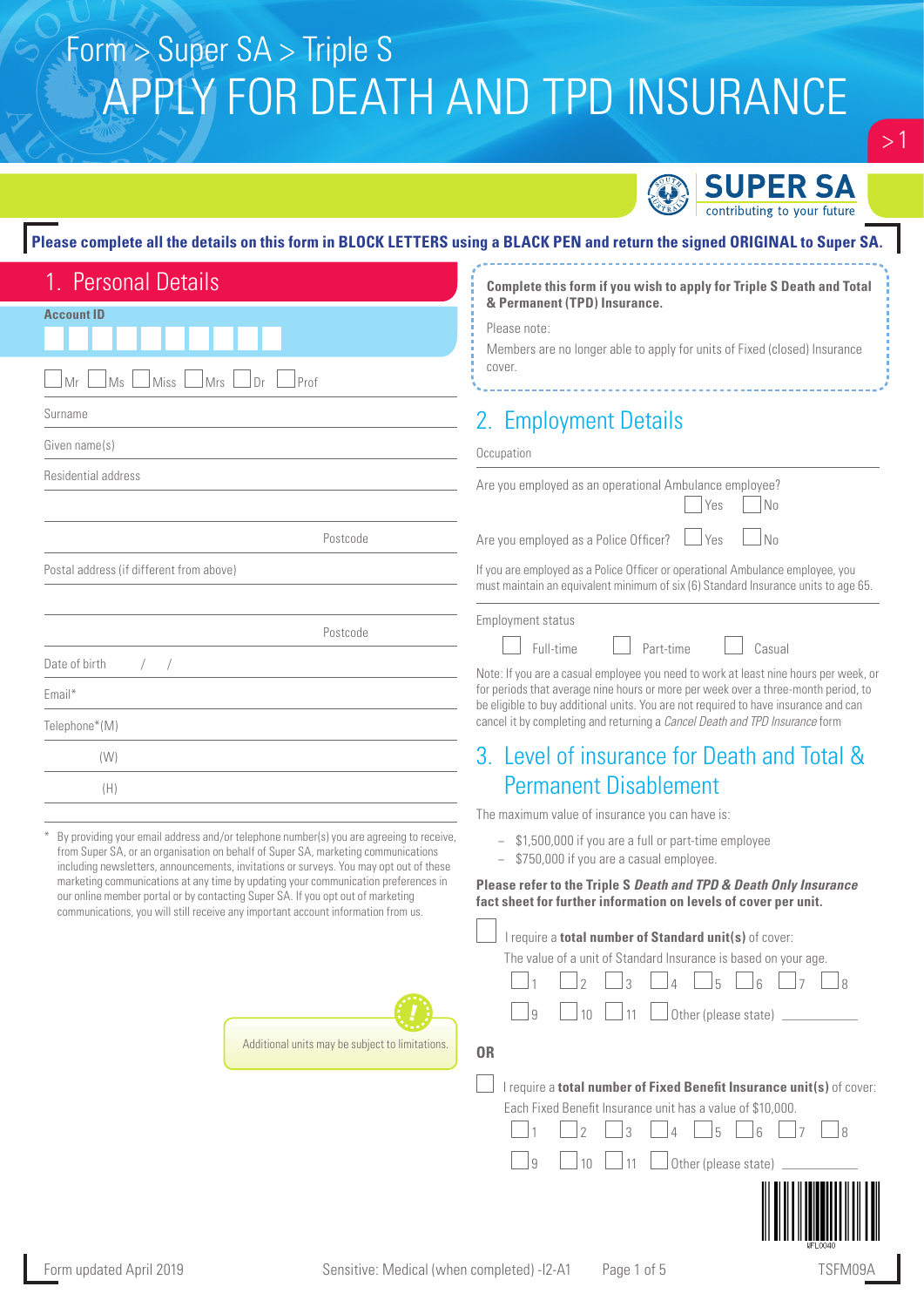

### **Please complete all the details on this form in BLOCK LETTERS using a BLACK PEN and return the signed ORIGINAL to Super SA.** 4. Personal Statement

You are required to complete this Personal Statement regarding your health. If you need more space please attach additional pages.

|    | Height:<br>cm                                                                                                                | Weight:                                  | kg                                         |                                                                                                                                                                                                                                                                        |
|----|------------------------------------------------------------------------------------------------------------------------------|------------------------------------------|--------------------------------------------|------------------------------------------------------------------------------------------------------------------------------------------------------------------------------------------------------------------------------------------------------------------------|
| 2. | Are you, or have you been, a smoker or used <sup>1</sup> any sort of tobacco product <sup>2</sup> in the last 5 years?       |                                          |                                            |                                                                                                                                                                                                                                                                        |
|    | Yes<br>No                                                                                                                    |                                          |                                            | Please ensure that all the sections of                                                                                                                                                                                                                                 |
| 3. | Do you have an illness/medical condition(s) <sup>3</sup> or disability?                                                      |                                          |                                            | this form have been completed including:                                                                                                                                                                                                                               |
|    | <b>Yes</b>                                                                                                                   | No (If no, please proceed to question 7) |                                            | - your height and weight and                                                                                                                                                                                                                                           |
| 4. | What is the exact nature of the illness/medical condition(s) <sup>3</sup> or disability?                                     |                                          |                                            | - details of your doctor(s).                                                                                                                                                                                                                                           |
|    | If more than one condition, please attach additional information.                                                            |                                          |                                            | Incomplete sections will cause delays in<br>processing.                                                                                                                                                                                                                |
|    |                                                                                                                              |                                          |                                            |                                                                                                                                                                                                                                                                        |
|    |                                                                                                                              |                                          |                                            |                                                                                                                                                                                                                                                                        |
| 5. | a) When did you first suffer from the above illness/medical condition(s) <sup>3</sup> or disability?                         |                                          |                                            |                                                                                                                                                                                                                                                                        |
|    |                                                                                                                              |                                          |                                            |                                                                                                                                                                                                                                                                        |
|    |                                                                                                                              |                                          |                                            |                                                                                                                                                                                                                                                                        |
|    | b) Have you had any recurrence or symptoms arising from the illness/medical condition( $s$ ) <sup>3</sup> or disability?     |                                          |                                            |                                                                                                                                                                                                                                                                        |
|    | No<br><i>Yes</i>                                                                                                             |                                          |                                            |                                                                                                                                                                                                                                                                        |
|    | c) Is/are the illness/medical condition(s) <sup>3</sup> or disability getting worse?                                         |                                          |                                            |                                                                                                                                                                                                                                                                        |
|    | N <sub>0</sub><br>  Yes                                                                                                      |                                          |                                            |                                                                                                                                                                                                                                                                        |
| 6. | a) Are you still receiving treatment (including medication) for the illness/medical condition(s) <sup>3</sup> or disability? |                                          |                                            |                                                                                                                                                                                                                                                                        |
|    | $\sqrt{N}$<br>Yes                                                                                                            |                                          |                                            |                                                                                                                                                                                                                                                                        |
|    | If Yes, please give details:                                                                                                 |                                          |                                            |                                                                                                                                                                                                                                                                        |
|    |                                                                                                                              |                                          |                                            |                                                                                                                                                                                                                                                                        |
|    |                                                                                                                              |                                          |                                            |                                                                                                                                                                                                                                                                        |
|    |                                                                                                                              |                                          |                                            |                                                                                                                                                                                                                                                                        |
|    |                                                                                                                              |                                          |                                            | <sup>1</sup> Use of tobacco includes smoking, chewing or sucking of a<br>tobacco product or any other activity involving the consumption<br>of a tobacco product.                                                                                                      |
|    |                                                                                                                              |                                          |                                            | <sup>2</sup> A tobacco product means a cigarette, cigar, cigarette or pipe<br>tobacco, tobacco prepared for chewing or sucking, or snuff.                                                                                                                              |
|    |                                                                                                                              |                                          |                                            | <sup>3</sup> A 'medical condition' is any disease, injury, disability, disorder,<br>syndrome, infection, behaviour and atypical variations of<br>structure and function that impact on or affect the physical<br>and/or mental condition, and impairs normal function. |
|    | Form updated April 2019                                                                                                      |                                          | Sensitive: Medical (when completed) -I2-A1 | TSFM09A<br>Page 2 of 5                                                                                                                                                                                                                                                 |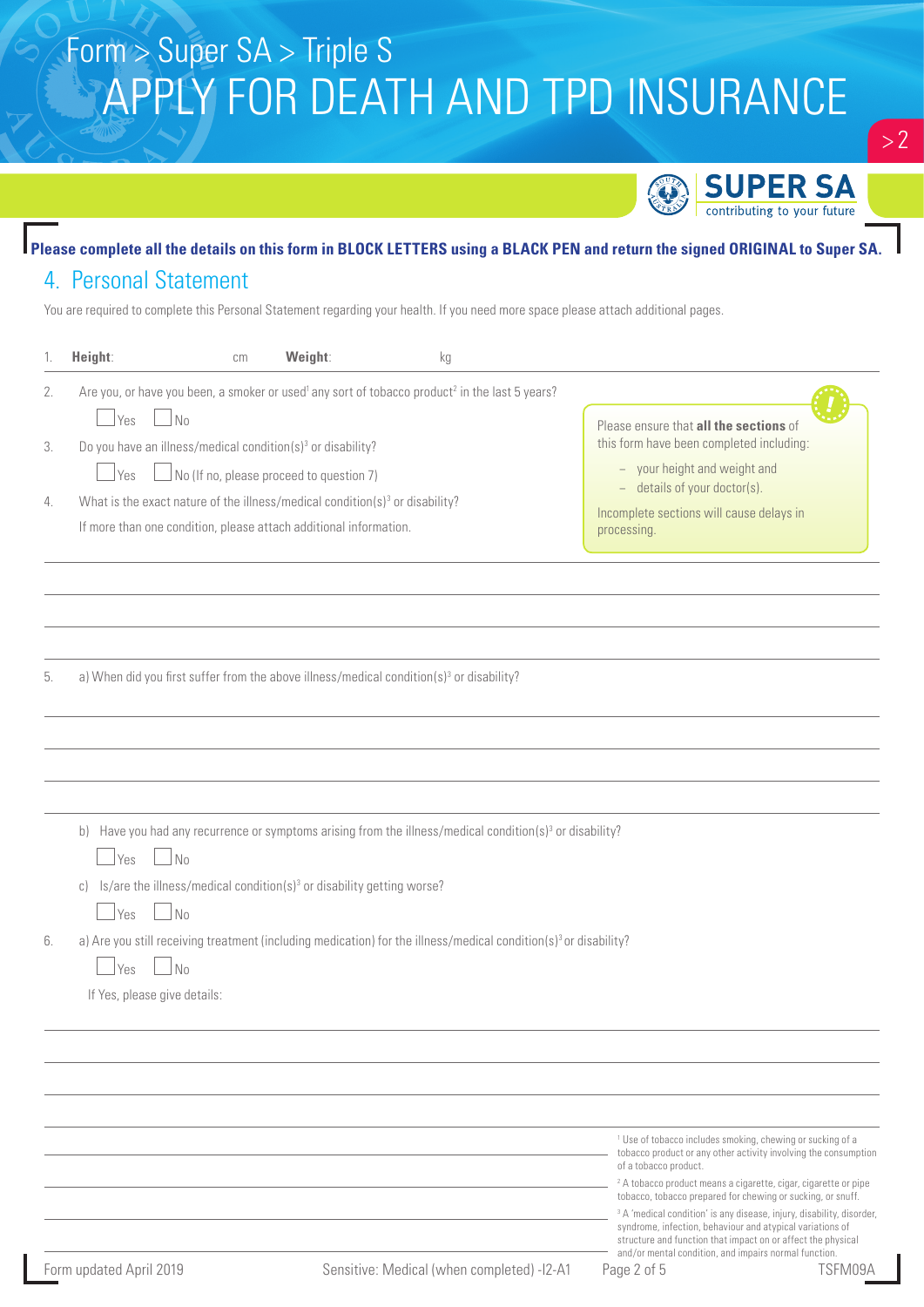|    |                                                                                                                                                          | contributing to your future                                                                                                                                                                             |
|----|----------------------------------------------------------------------------------------------------------------------------------------------------------|---------------------------------------------------------------------------------------------------------------------------------------------------------------------------------------------------------|
|    | Please complete all the details on this form in BLOCK LETTERS using a BLACK PEN and return the signed ORIGINAL to Super SA.                              |                                                                                                                                                                                                         |
|    | b) What was the nature of any treatment?:                                                                                                                |                                                                                                                                                                                                         |
|    |                                                                                                                                                          |                                                                                                                                                                                                         |
|    |                                                                                                                                                          |                                                                                                                                                                                                         |
|    |                                                                                                                                                          |                                                                                                                                                                                                         |
| 7. | a) Have you ever consulted a doctor about some other illness/medical condition(s) <sup>3</sup> or disability which is not an existing medical condition? |                                                                                                                                                                                                         |
|    | $\mathsf{N}\mathsf{o}$<br>Yes                                                                                                                            |                                                                                                                                                                                                         |
|    | If Yes, please give details:                                                                                                                             |                                                                                                                                                                                                         |
|    |                                                                                                                                                          |                                                                                                                                                                                                         |
|    |                                                                                                                                                          |                                                                                                                                                                                                         |
|    |                                                                                                                                                          |                                                                                                                                                                                                         |
|    | b) What was the exact nature of the illness/medical condition( $s$ ) <sup>3</sup> or disability?                                                         |                                                                                                                                                                                                         |
|    | If more than one condition, please attach additional information.                                                                                        |                                                                                                                                                                                                         |
|    |                                                                                                                                                          |                                                                                                                                                                                                         |
|    |                                                                                                                                                          |                                                                                                                                                                                                         |
|    |                                                                                                                                                          |                                                                                                                                                                                                         |
|    |                                                                                                                                                          |                                                                                                                                                                                                         |
|    | c) When did you first suffer from the above illness/medical condition(s) <sup>3</sup> or disability?                                                     |                                                                                                                                                                                                         |
|    |                                                                                                                                                          |                                                                                                                                                                                                         |
|    |                                                                                                                                                          |                                                                                                                                                                                                         |
|    |                                                                                                                                                          |                                                                                                                                                                                                         |
|    |                                                                                                                                                          |                                                                                                                                                                                                         |
|    | d) Have you had any recurrence or symptoms arising from the illness/medical condition(s) <sup>3</sup> or disability?                                     |                                                                                                                                                                                                         |
|    |                                                                                                                                                          |                                                                                                                                                                                                         |
|    |                                                                                                                                                          |                                                                                                                                                                                                         |
|    |                                                                                                                                                          |                                                                                                                                                                                                         |
|    |                                                                                                                                                          |                                                                                                                                                                                                         |
|    | e) What was the nature of the treatment?                                                                                                                 |                                                                                                                                                                                                         |
|    |                                                                                                                                                          |                                                                                                                                                                                                         |
|    |                                                                                                                                                          | <sup>3</sup> A 'medical condition' is any disease, injury,<br>disability, disorder, syndrome, infection,<br>behaviour and atypical variations of structure<br>and function that impact on or affect the |
|    |                                                                                                                                                          | physical and/or mental condition, and impairs<br>normal function.                                                                                                                                       |

 $> 3$ 

**AN SHPER SA**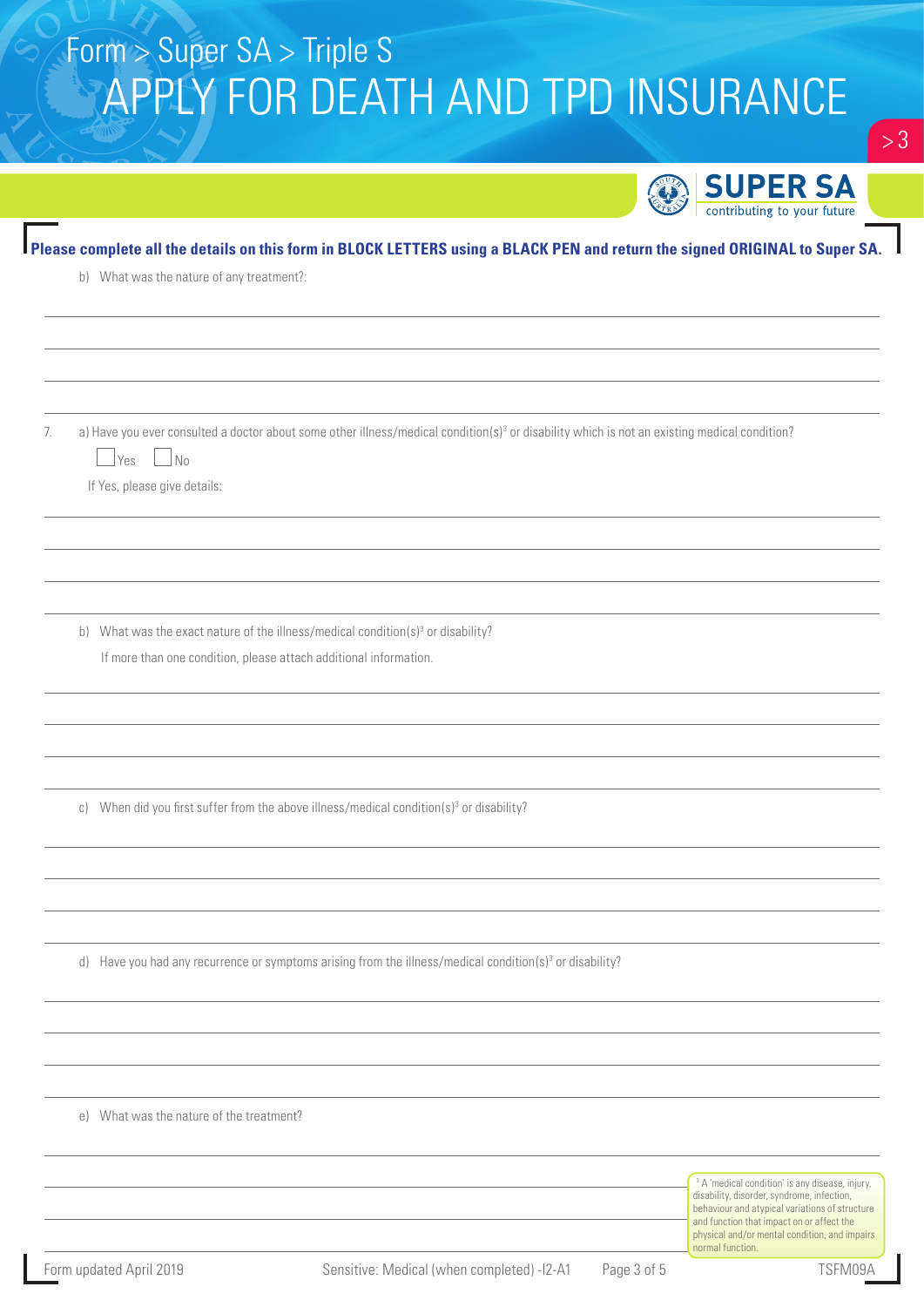|                                                                                                                                                                                                                                                            | <b>SUPER SA</b>                                                                                                                                                                                                                                                           |
|------------------------------------------------------------------------------------------------------------------------------------------------------------------------------------------------------------------------------------------------------------|---------------------------------------------------------------------------------------------------------------------------------------------------------------------------------------------------------------------------------------------------------------------------|
|                                                                                                                                                                                                                                                            | contributing to your future                                                                                                                                                                                                                                               |
| Please complete all the details on this form in BLOCK LETTERS using a BLACK PEN and return the signed ORIGINAL to Super SA.<br>Have you ever had any surgical procedures in relation to any illness/medical condition(s) <sup>3</sup> or disability?<br>8. |                                                                                                                                                                                                                                                                           |
| $\vert$ Yes $\Box$ No<br>$\sim$<br>If Yes, please give details:                                                                                                                                                                                            | <sup>3</sup> A 'medical condition' is any disease, injury, disability,<br>disorder, syndrome, infection, behaviour and atypical<br>variations of structure and function that impact on or affect<br>the physical and/or mental condition, and impairs normal<br>function. |
|                                                                                                                                                                                                                                                            |                                                                                                                                                                                                                                                                           |
|                                                                                                                                                                                                                                                            |                                                                                                                                                                                                                                                                           |
| Do you intend to seek any medical advice or treatment in the next 6 months?<br>9.<br>No<br>Yes<br>$\overline{\phantom{a}}$<br>If Yes, please give details:                                                                                                 |                                                                                                                                                                                                                                                                           |
|                                                                                                                                                                                                                                                            |                                                                                                                                                                                                                                                                           |
|                                                                                                                                                                                                                                                            |                                                                                                                                                                                                                                                                           |
| 5. Doctor's Details<br>Please provide the name(s) of doctor(s) for your most recent consultation.<br>This section must be completed in all cases.                                                                                                          |                                                                                                                                                                                                                                                                           |
| <b>Doctor's name</b>                                                                                                                                                                                                                                       |                                                                                                                                                                                                                                                                           |
| Doctor's address                                                                                                                                                                                                                                           |                                                                                                                                                                                                                                                                           |
| <b>Doctor's name</b>                                                                                                                                                                                                                                       |                                                                                                                                                                                                                                                                           |
| Doctor's address                                                                                                                                                                                                                                           |                                                                                                                                                                                                                                                                           |
| <b>Doctor's name</b>                                                                                                                                                                                                                                       |                                                                                                                                                                                                                                                                           |
| Doctor's address                                                                                                                                                                                                                                           |                                                                                                                                                                                                                                                                           |
| <b>Doctor's name</b>                                                                                                                                                                                                                                       |                                                                                                                                                                                                                                                                           |
| Doctor's address                                                                                                                                                                                                                                           |                                                                                                                                                                                                                                                                           |